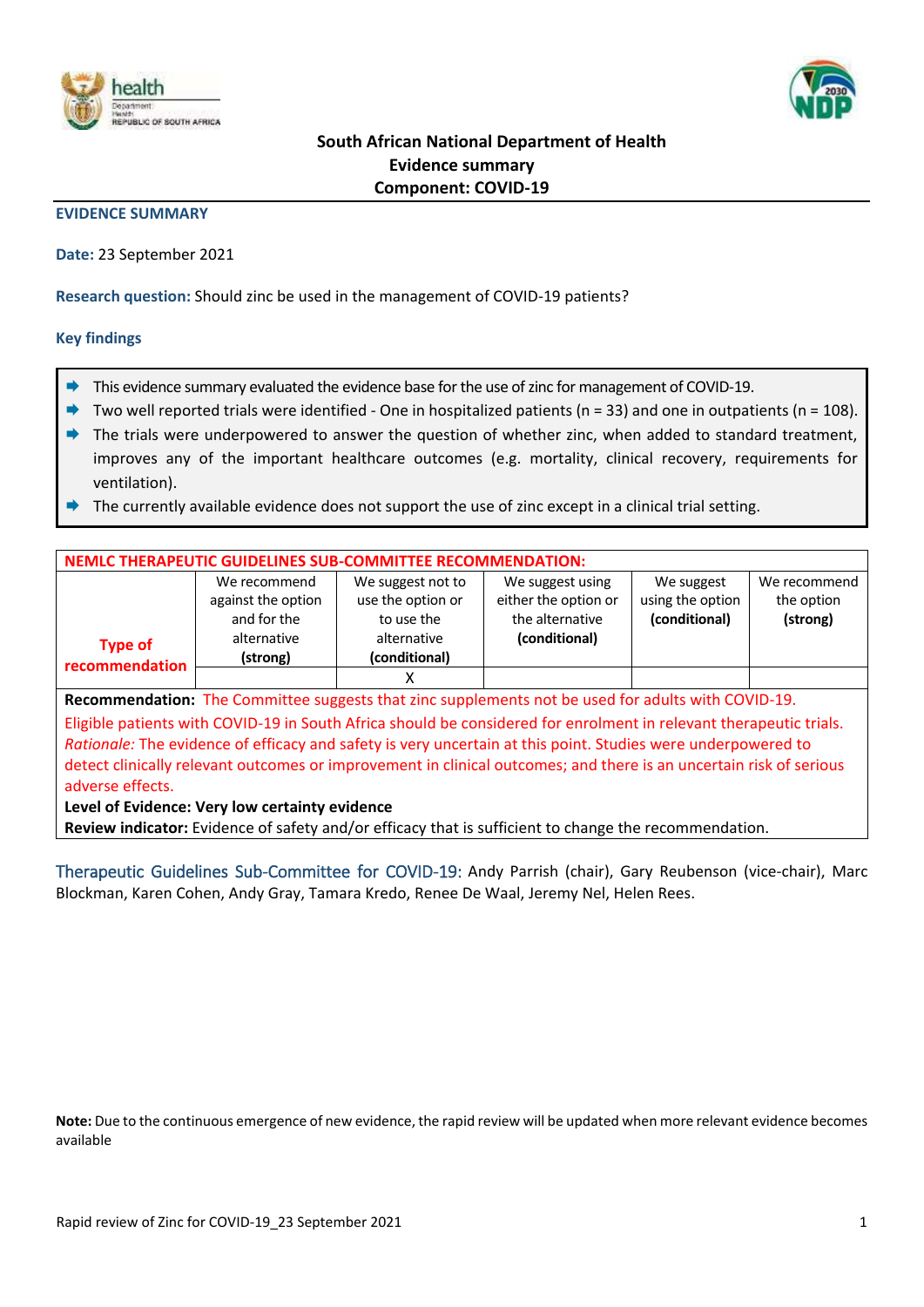**Background:** Following multiple queries from participants attending the COVID-19 rapid reviews webinar series by the National Department of Health, an evidence review was conducted for zinc in the management of COVID-19.

Zinc is an essential mineral<sup>1</sup> and zinc supplementation has been postulated to reduce mortality in severe pneumonia.<sup>23</sup> Zinc modulates antiviral<sup>4</sup> and antibacterial immunity<sup>5</sup> and participates in the inflammatory response, specifically regulating T-lymphocytes<sup>67</sup> that may reduce the cytokine storm in COVID-19. In vitro studies have shown that increased intracellular zinc concentrations impairs replication of a number of corona viruses<sup>8</sup>, though not specifically SARS-CoV2. Therefore, there has been research interest to investigate whether zinc supplementation can improve clinical outcomes in COVID-19 with currently 26 clinical trials of zinc as mono- or adjuvant therapy registered on the International Clinical Trials Registry Platform.<sup>9</sup>

Zinc supplementation is associated with copper deficiency that may result in reversible hematologic defects<sup>10</sup> and potentially irreversible neurologic manifestations.<sup>11</sup> Common side-effects of zinc toxicity includes hypotension, pulmonary oedema, diarrhoea, vomiting, jaundice and oliguria.<sup>12</sup>

## **EVIDENCE REVIEW:**

An evidence summary rather than a complete rapid review was conducted, as there is very limited randomised controlled trial data for zinc in the management of COVID-19.

## *Randomised-controlled trials:*

A Cochrane supported meta-analysis<sup>13</sup>of two randomised controlled trials (RCTs)<sup>14 15</sup> showed that there remains significant uncertainty whether zinc is more effective and safer than standard care in treating patients COVID-19 (see Table 1 for summary of findings; and Table 2 for characteristics of the included studies).

Patel et al recruited 33 hospitalised participants<sup>14</sup>, and Thomas et al enrolled 108 outpatients<sup>15</sup>. The trials compared zinc to placebo<sup>15</sup> or standard of care .<sup>14</sup> The mean age of the outpatient cohort was 45.2 years<sup>15</sup>, and approximately 62 years in the trial of hospitalised patients.<sup>14</sup> The proportion of men ranged from 38% to 64% across the studies. The studies did not include adolescents, pregnant or breastfeeding women.

Outpatients were dosed daily with 50mg of zinc gluconate (7.15 mg of elemental zinc) for 10 days from confirmation of SARS-CoV2 infection; whilst hospitalised patients received high dose intravenous zinc chloride 0.5 mg/kg/day (equivalent to 0.24 mg/kg/day elemental zinc) for 7 days, or until hospital discharge or death.

Ambulant patients reported on their symptoms and participants who received standard of care achieved a 50% reduction in their symptom severity scores at a mean of 6.7 days (SD 4.4 days) compared with 5.9 days (SD 4.9 days) for the zinc gluconate arm; whilst adverse effects occurred more frequently amongst participants on zinc supplementation compared to standard of care (18.5% vs 0%); with gastrointestinal events commonly reported.

The trial amongst hospitalised patients did not reach its target enrolment (due to stringent public health measures), and thus it could not be determined whether high-dose intravenous zinc improves clinical outcomes (increases oxygen saturation levels to reduce hospitalisation, oxygen supplementation or ventilation). No serious adverse events were reported, but three participants in the zinc cohort reported infusion site irritation.

The impact of zinc compared to no treatment for either hospitalised or outpatients with COVID-19 does not suggest benefit and does suggest gastrointestinal adverse effects are more common in the hospitalised cohort. However, this data is underpowered and therefore our level of confidence in these results is very low. There is uncertainty regarding the impact of zinc on clinically relevant patient outcomes (such as death, rate of hospitalisation, duration of hospital stay, need for oxygen supplementation or mechanical ventilation or clinical recovery) in the management of COVID-19. The certainty of the evidence is assessed as very low due to the small study numbers resulting in very serious imprecision. In addition, there were concerns with deviations from the intended intervention, missing data and measurement of adverse events in the open-label trial of ambulatory participants. One trial was conducted in a single institution that may limit generalisability; whilst results from the other multi-centre USA-based study may not be generalisable to the South African context.

Rapid review of Zinc for COVID-19 23 September 2021 2001 Furthermore, there were insufficient data on the harms associated with high-dose zinc supplementation.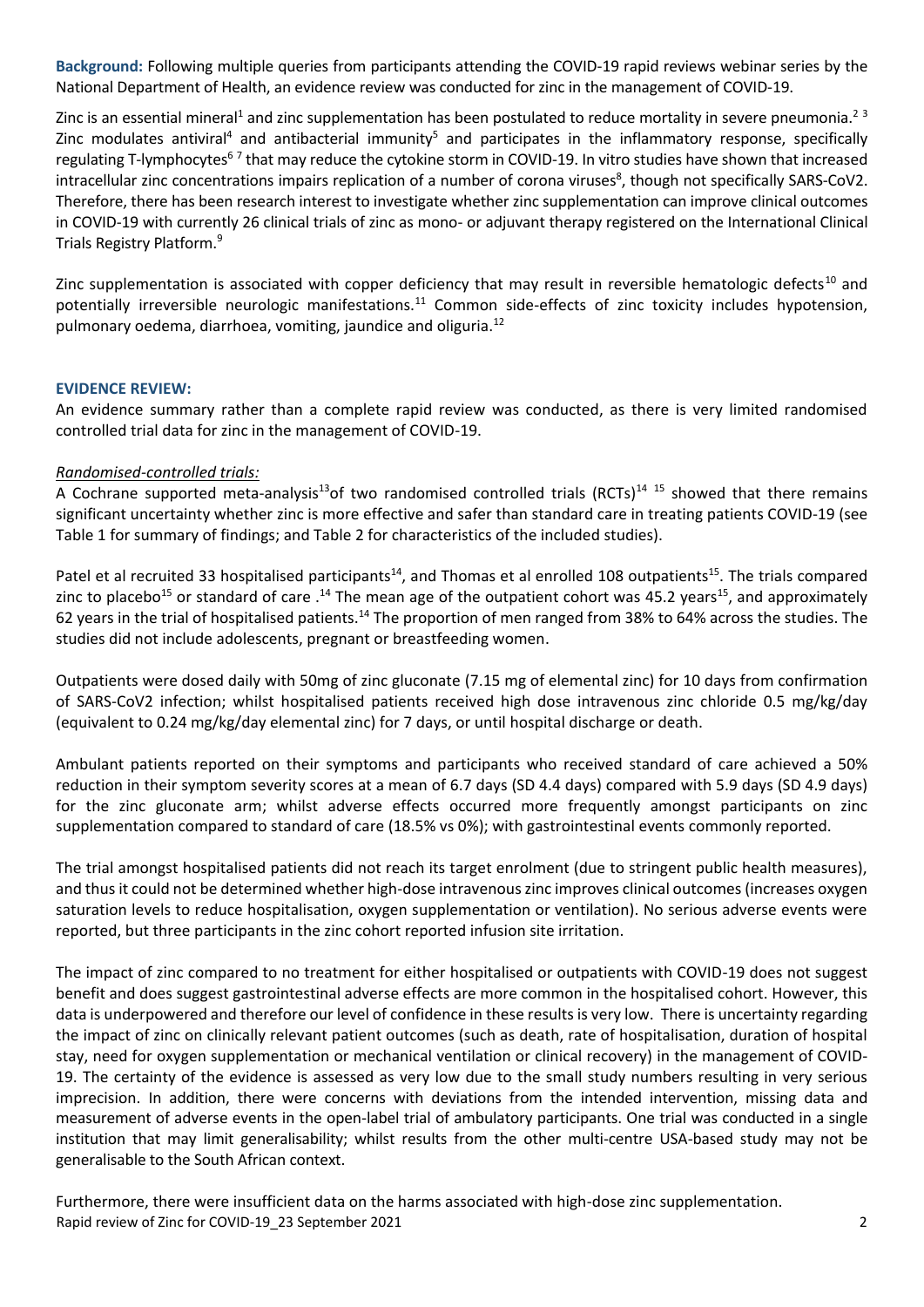### *Guidelines:*

- 1. National Institutes of Health (USA)<sup>16</sup> recommends against using zinc supplementation above the recommended dietary allowance for the prevention of COVID-19, except in a clinical trial (BIII).
- 2. *Australian guidelines for the clinical care of people with COVID-19<sup>17</sup>d*oes not recommend routine use of zinc for the treatment of COVID-19, outside of randomised trials with appropriate ethical approval.

## **Table 1: Summary of findings for zinc vsstandard of care/placebo for mild/moderate/severe/critical/unclear COVID-19**

**Patient or population**: Mild/Moderate/Severe/Critical/Unclear COVID-19 **Setting**: Worldwide **Intervention**: Zinc **Comparison**: Standard care/placebo

|                                                 | Anticipated absolute effects' (95% CI) |                                            | <b>Relative effect</b>                      | $N2$ of participants | Certainty of the              |                                  |
|-------------------------------------------------|----------------------------------------|--------------------------------------------|---------------------------------------------|----------------------|-------------------------------|----------------------------------|
| <b>Outcomes</b>                                 | <b>Risk with Standard</b><br>care      | <b>Risk with Zinc</b>                      | $(95% \text{ Cl})$                          | (studies)            | evidence<br>(GRADE)           | <b>Comments</b>                  |
| Clinical improvement<br>D <sub>28</sub>         | 833 per 1,000                          | 717 per 1,000<br>$(458 \text{ to } 1,000)$ | <b>RR 0.86</b><br>$(0.55 \text{ to } 1.32)$ | 33<br>$(1$ RCT) $b$  | $\bigoplus$<br>VERY LOW C,d,  |                                  |
| WHO progression score<br>(level 7 or above) D28 | 167 per 1,000                          | 133 per 1,000<br>(25 to 697)               | <b>RR 0.8</b><br>$(0.15 \text{ to } 4.18)$  | 33<br>$(1$ RCT) $b$  | കുററ<br>VERY LOW c,d          |                                  |
| All-cause mortality<br>D <sub>28</sub>          | 167 per 1,000                          | 133 per 1,000<br>(25 to 697)               | <b>RR0.8</b><br>$(0.15 \text{ to } 4.18)$   | 33<br>$(1$ RCT) $b$  | കുററ<br>VERY LOW c,d          |                                  |
| Serious adverse events                          | 0 per 1.000                            | 0 per 1,000<br>$(* to *)$                  | RR 18 15<br>$(1.09 \text{ to } 302.17)$     | 108<br>$(1$ RCT) $e$ | $\bigoplus$<br>VERY LOW f.g.h | zero events in the control group |

\***The risk in the intervention group** (and its 95% confidence interval) is based on the assumed risk in the comparison group and the **relative effect** of the intervention (and its 95% CI). **CI:** Confidence interval; **RR:** Risk ratio

#### **GRADE Working Group grades of evidence**

**High certainty:** We are very confident that the true effect lies close to that of the estimate of the effect

Moderate certainty: We are moderately confident in the effect estimate: The true effect is likely to be close to the estimate of the effect, but there is a possibility that it is substantially different

**Low certainty:** Our confidence in the effect estimate is limited: The true effect may be substantially different from the estimate of the effect

**Very low certainty:** We have very little confidence in the effect estimate: The true effect is likely to be substantially different from the estimate of effect

#### **Explanations**

- a. Last update: 1 June, 2021
- b. Patel O, 2020

c. Indirectness downgraded by 1 level: single study from a single institution, therefore results in this population might not be generalizable to other settings

d. Imprecision downgraded by 2 levels: due to wide confidence interval consistent with the possibility for benefit and the possibility for harm and very low number of participants

e. Thomas S, COVID A to Z, 2021

f. Risk of bias downgraded by 1 level: some concerns regarding deviations from the intervention, missing data, and outcome measurement

g. Indirectness downgraded by 1 level: We presume that the adverse event rates and the corresponding relative risks, are similar across diverse settings, therefore not downgraded for indirectness h. Imprecision downgraded by 1 level: due to low number of participants

*Source: Living mapping and living network meta*‐*analysis of COVID*‐*19 studies: Zinc vs standard of care/ placebo<sup>13</sup> .*

### **CONCLUSION:**

. The currently available evidence does not support the use of zinc except in a clinical trial setting.

### **Reviewer(s):** Ms TD Leong, Dr T Kredo

**Declaration of interests:** TDL (National Department of Health, Affordable Medicines Directorate, Essential Drugs Programme); TK (Cochrane South Africa, South African Medical Research Council; TK is partly supported by the Research, Evidence and Development Initiative (READ-It) - READ-It (project number 300342-104) is funded by UK aid from the UK government; however, the views expressed do not necessarily reflect the UK government's official policies); have no interests to declare in respect of zinc supplementation for COVID-19.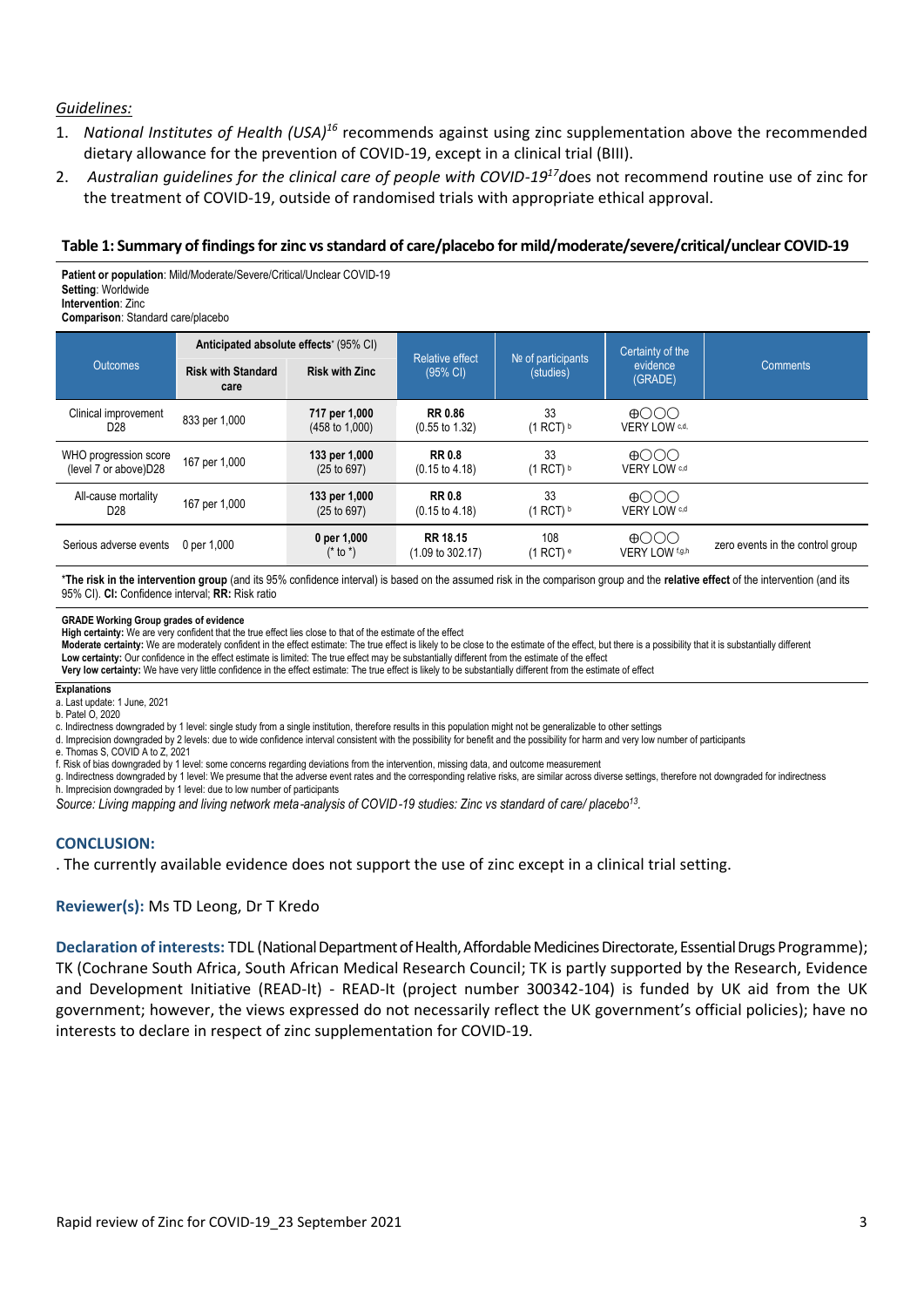# **Table 2: Characteristics of completed RCTs**

| <b>Citation</b>             | <b>Study design</b>                                                                                                                           | Population (n)                                                                                                                                                                                                                                                                                                                                                                                                                                                                                                                                                                                                                                                                                                                                                                                                                                                                                                                                                                                                                                                                                                                                     | <b>Treatment</b>                                                                                                             | <b>Outcomes</b>                                                                                                                                  | <b>Effect sizes</b>                                                                                                                                                                                                                                                                                                                                                                                                                                                                                                                                                       | <b>Comments</b>                                                                                                                                                                                                                                                                                                                                                                                                                                                                                                                                                                                                                                                                                                                                                                                                                                                                                                                                                                                                                                                                                                                                                                                                                                                                                                                                                                                                                                                                                                                                                                                                |
|-----------------------------|-----------------------------------------------------------------------------------------------------------------------------------------------|----------------------------------------------------------------------------------------------------------------------------------------------------------------------------------------------------------------------------------------------------------------------------------------------------------------------------------------------------------------------------------------------------------------------------------------------------------------------------------------------------------------------------------------------------------------------------------------------------------------------------------------------------------------------------------------------------------------------------------------------------------------------------------------------------------------------------------------------------------------------------------------------------------------------------------------------------------------------------------------------------------------------------------------------------------------------------------------------------------------------------------------------------|------------------------------------------------------------------------------------------------------------------------------|--------------------------------------------------------------------------------------------------------------------------------------------------|---------------------------------------------------------------------------------------------------------------------------------------------------------------------------------------------------------------------------------------------------------------------------------------------------------------------------------------------------------------------------------------------------------------------------------------------------------------------------------------------------------------------------------------------------------------------------|----------------------------------------------------------------------------------------------------------------------------------------------------------------------------------------------------------------------------------------------------------------------------------------------------------------------------------------------------------------------------------------------------------------------------------------------------------------------------------------------------------------------------------------------------------------------------------------------------------------------------------------------------------------------------------------------------------------------------------------------------------------------------------------------------------------------------------------------------------------------------------------------------------------------------------------------------------------------------------------------------------------------------------------------------------------------------------------------------------------------------------------------------------------------------------------------------------------------------------------------------------------------------------------------------------------------------------------------------------------------------------------------------------------------------------------------------------------------------------------------------------------------------------------------------------------------------------------------------------------|
| Patel O et al,<br>2021 (13) | RCT: quadruple<br>blinding                                                                                                                    | $n=33$<br>Mean age: ±62 yrs                                                                                                                                                                                                                                                                                                                                                                                                                                                                                                                                                                                                                                                                                                                                                                                                                                                                                                                                                                                                                                                                                                                        | · Zinc, 0.5 mg/kg IV<br>once a day over 3<br>hours                                                                           | Primary outcomes:<br>• Level of oxygenation -<br>oxygen flow (in                                                                                 | Primary outcomes:<br>• Not reported, as target sample<br>size not reached.                                                                                                                                                                                                                                                                                                                                                                                                                                                                                                | • Pilot phase IIb study<br>· Published article, the study registry, statistical<br>analysis plan and protocol were available for                                                                                                                                                                                                                                                                                                                                                                                                                                                                                                                                                                                                                                                                                                                                                                                                                                                                                                                                                                                                                                                                                                                                                                                                                                                                                                                                                                                                                                                                               |
| ACTRN12620<br>000454976     | Single-centre in<br>Australia<br>Follow-up<br>duration<br>(days): 28<br>Funding:<br>Australian<br>Urologic<br>Cancer<br><b>Research Trust</b> | 21 males<br>Severity: Mild: n=15 / Moderate:<br>n=13/ Severe: n=2 Critical: n=3<br>Inclusion criteria:<br>Age $\geq$ 18 years;<br>PCR-confirmed<br>SARS-CoV-2<br>infection or by other laboratory<br>assay;<br>hospitalized SARS-CoV-2 infection<br>of any duration; SaO2 $\leq$ 94% or<br>Pao2: Fio2< 300 mg Hg; No chronic<br>kidney disease<br>Exclusion criteria:<br>Age <18 or pregnant or lactating<br>female; zinc allergy; Child C liver<br>disease; eGFR $\leq$ 30 mL/min/1.73<br>m2; organ transplant which<br>requires active immunosuppressive<br>treatment which can interfere with<br>kidney function; CPR within 14 days;<br>DNR (do not resuscitate) DNI (do<br>not intubate) orders; Death is<br>deemed imminent or inevitable<br>during this admission, and either<br>the attending physician, patient or<br>substitute decision-maker is not<br>committed to active treatment;<br>receiving<br>dialysis or imminent need of<br>dialysis; HIV infection; known/<br>suspected oxalate nephropathy or<br>hyperoxaluria, scurvy, chronic iron<br>overload, G-6PD deficiency; zinc for<br>another<br>indication;<br>haemochromatosis | [elemental zinc<br>concentration<br>0.24 mg/kg/day]<br>vs<br>• Control<br>Total duration of<br>therapy: maximum<br>of 7 days | litres/min) required<br>to maintain blood<br>oxygen levels > 94%<br>the<br>and<br>worst<br>(lowest) PaO2/FiO2<br>ratio in ventilated<br>patients | Other outcomes: (zinc vs control)<br>• Mean serum zinc on Day 6: Zinc<br>gp - increased serum zinc levels<br>above the deficiency cutoff of<br>10.7 μmol/l, but not the control<br>$gp$ ; (p < .001).<br>• Clinical improvement (Day 28):<br>10/15 (67%) vs 14/18 (78%)<br>• WHO progression score (level 7<br>or above) D28: 2/15 (14.3%) vs<br>$3/18$ (16.7%).<br>• Death (Day 28): 2/15 (14.3%) vs<br>$3/18(16.7\%).$<br>• SAEs: None<br>$\overline{\mathbf{3}}$<br>• Adverse events:<br>three<br>participants in the zinc group<br>reported infusion site irritation. | data extraction and risk of bias assessment.<br>. The study did not reach its target sample size due<br>to reduction of eligible participants. Thus, several<br>outcomes, including some primary outcomes,<br>listed in the protocol and registry were not<br>reported. Quote: "Our study did not reach its<br>target enrollment because stringent public health<br>measures markedly reduced new patient<br>presentations to zero. Consequently, we could not<br>adequately assess the primary outcome of<br>whether HDIVZn reduced the level of oxygenation<br>in non-ventilated (Figure 3) or improved the PaO2/<br>FiO2 ratio in the four ventilated patients (data not<br>shown) and other clinical efficacy outcomes (Table<br>2)''<br>• The study did not provide the proportion<br>randomised per arm (only the overall number<br>randomised).<br>• ITT analysis<br>Overall judgement with regards to risk of bias:<br>"LOW RISK" <sup>13</sup><br>• Randomisation: Allocation sequence random<br>and allocation was concealed. LOW RISK<br>· Deviations from intervention: Blinded study<br>(participants and personnel/carers). ITT analysis.<br><b>LOW RISK</b><br>· Missing outcome data: 39 participants<br>randomized; 33 participants analyzed.- Risk<br>assessed to be low for the outcomes: Mortality<br>(D28). Clinical improvement (D28). WHO score 7<br>and above (D28). LOW RISK<br>• Measurement of the outcome: Blinded study<br>(outcome assessor). LOW RISK<br>• Selection of the reported results: Trial analysed as<br>pre-specified for the outcomes collected. LOW<br><b>RISK</b> |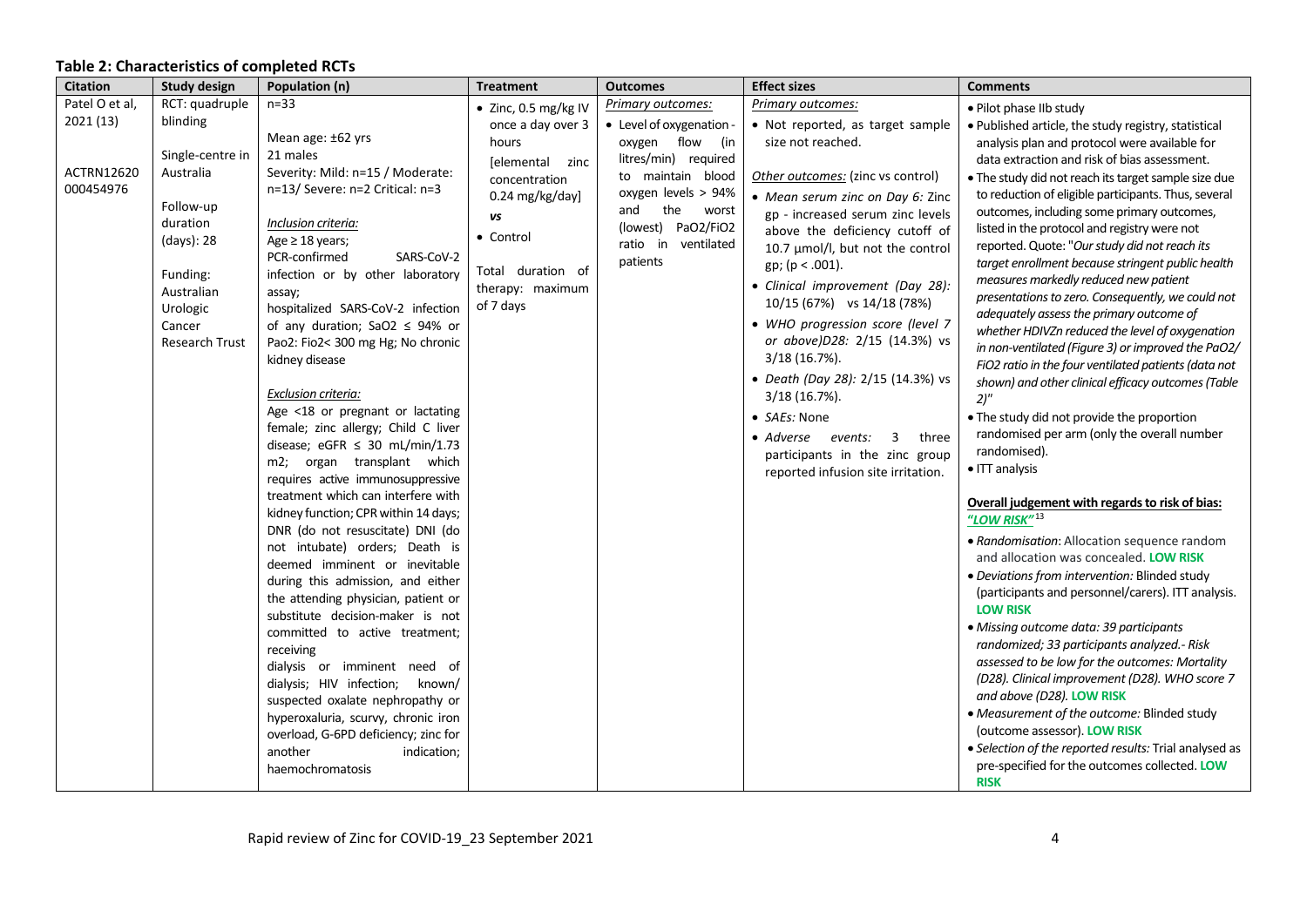| Thomas S et   | Open-label RCT  | $n = 108$                          | Zinc gluconate     | Primary outcomes:    | Zinc group vs control group          | • Open-label RCT using an ITT analysis.               |
|---------------|-----------------|------------------------------------|--------------------|----------------------|--------------------------------------|-------------------------------------------------------|
| al, 2021 (14) |                 |                                    | 50mg/day (7.15 mg  | of<br>Number<br>days |                                      | • Primary outcomes were reported in the report        |
|               | Multi-centre in | 4 treatment arms - vitamin C       | of elemental zinc) | required to reach a  | Primary outcomes:                    | but not prespecified in the trial registr - e.g.      |
| NCT04342728   | <b>USA</b>      | (n1=48); standard of care (n2=50); |                    | 50% reduction<br>in  | · Days to reach a 50% reduction in   |                                                       |
|               |                 |                                    | for 10 days        |                      |                                      | mortality                                             |
|               |                 | $zinc$ (n3=58);<br>zinc+vitamin C  | vs                 | symptom<br>severity  | symptom severity score:              | • Some outcomes from the registry were omitted        |
|               | Follow-up       | (n4=58)                            | Standard care      | score from<br>peak   | $\circ$ SOC: 6.7 days (SD 4.4 days)  | in the publication (e.g., period of mechanical        |
|               | duration        |                                    |                    | symptom score.       | $\circ$ Zinc: 5.9 days (SD 4.9 days) | ventilation).                                         |
|               | (days): 28      | NB: This review focused on zinc    | (SOC)              |                      |                                      | · Secondary outcomes (e.g., number of patients        |
|               |                 | (n=58) vs standard of care (n=50)  |                    |                      | ○ Vitamin C: 5.5 days (SD 3.7 days)  | with specific symptoms) were reported in the          |
|               | Funding: not    |                                    |                    |                      | o Zinc+vitamin C: 5.5 days (SD 3.4   |                                                       |
|               |                 |                                    |                    |                      | days); (overall $p = 0.45$ ).        | publication, but not pre-specified in the trial       |
|               | reported        | Mean age: 45.2 years               |                    |                      |                                      | registry.                                             |
|               |                 | 82 males                           |                    |                      | Other outcomes:                      | • The study was terminated early due to futility,     |
|               |                 | Severity: Unclear                  |                    |                      | • Non-serious adverse effects:       | and target sample size not reached                    |
|               |                 |                                    |                    |                      | $\circ$ Zinc: 18.5%                  | Quote: "Due to slower than expected enrollment,       |
|               |                 | Inclusion criteria:                |                    |                      |                                      | an interim analysis was conducted at                  |
|               |                 | New diagnosis in an outpatient     |                    |                      | $\circ$ SOC: 0%                      | approximately 40% of expected enrollment (214 of      |
|               |                 | setting;                           |                    |                      | $\circ$ Vitamin C: 39.5%             |                                                       |
|               |                 | Aged ≥18 years;                    |                    |                      | o Zinc+vitamin C: 32.1%; (overall    | 520 patients). Stopping for superiority would only    |
|               |                 |                                    |                    |                      | P < 0.001                            | be considered if any treatment group achieved P <     |
|               |                 | menstrual period within the past   |                    |                      |                                      | .001 compared with placebo. Stopping for futility     |
|               |                 | 30 days or previous sterilization; |                    |                      | GIT events were most commonly        | would be considered if the conditional power was      |
|               |                 | Negative pregnancy test            |                    |                      | reported.                            | less than 30% for any (or all) treatment groups       |
|               |                 |                                    |                    |                      |                                      | compared with placeboThe OSMB met on                  |
|               |                 | Exclusion criteria:                |                    |                      |                                      | October 23, 2020, and recommended stopping the        |
|               |                 | Hospitalized; Resided outside of   |                    |                      |                                      |                                                       |
|               |                 | Ohio or Florida; pregnant;         |                    |                      |                                      | study for futility. The futility criteria was met for |
|               |                 |                                    |                    |                      |                                      | the 3 active treatment groups compared with the       |
|               |                 | lactating;<br>advanced<br>Actively |                    |                      |                                      | usual care group."                                    |
|               |                 | chronic kidney disease; Liver      |                    |                      |                                      | · Patient-reported symptoms to determine              |
|               |                 | disease awaiting transplantation;  |                    |                      |                                      | symptom severity scores.                              |
|               |                 | History of calcium oxalate kidney  |                    |                      |                                      |                                                       |
|               |                 | stones.                            |                    |                      |                                      | Overall judgement with regards to risk of bias:       |
|               |                 |                                    |                    |                      |                                      |                                                       |
|               |                 |                                    |                    |                      |                                      | "MODERATE RISK" <sup>13</sup>                         |
|               |                 |                                    |                    |                      |                                      | • Randomisation: Allocation sequence random           |
|               |                 |                                    |                    |                      |                                      | and allocation was concealed. LOW RISK                |
|               |                 |                                    |                    |                      |                                      | · Deviations from intervention: Unblinded study.      |
|               |                 |                                    |                    |                      |                                      | No information on concomitant antivirals and          |
|               |                 |                                    |                    |                      |                                      |                                                       |
|               |                 |                                    |                    |                      |                                      | biologics. MODERATE RISK                              |
|               |                 |                                    |                    |                      |                                      | . No missing outcome data: 214 participants           |
|               |                 |                                    |                    |                      |                                      | randomized; 214 participants analyzed for             |
|               |                 |                                    |                    |                      |                                      | mortality outcome; 196 patients analyzed for          |
|               |                 |                                    |                    |                      |                                      | adverse events. Risk assessed to be some              |
|               |                 |                                    |                    |                      |                                      | concerns for the outcome: Adverse events.             |
|               |                 |                                    |                    |                      |                                      |                                                       |
|               |                 |                                    |                    |                      |                                      | <b>MODERATE RISK</b>                                  |
|               |                 |                                    |                    |                      |                                      | • Measurement of the outcome: Unblinded study         |
|               |                 |                                    |                    |                      |                                      | (outcome assessor). Risk assessed to be some          |